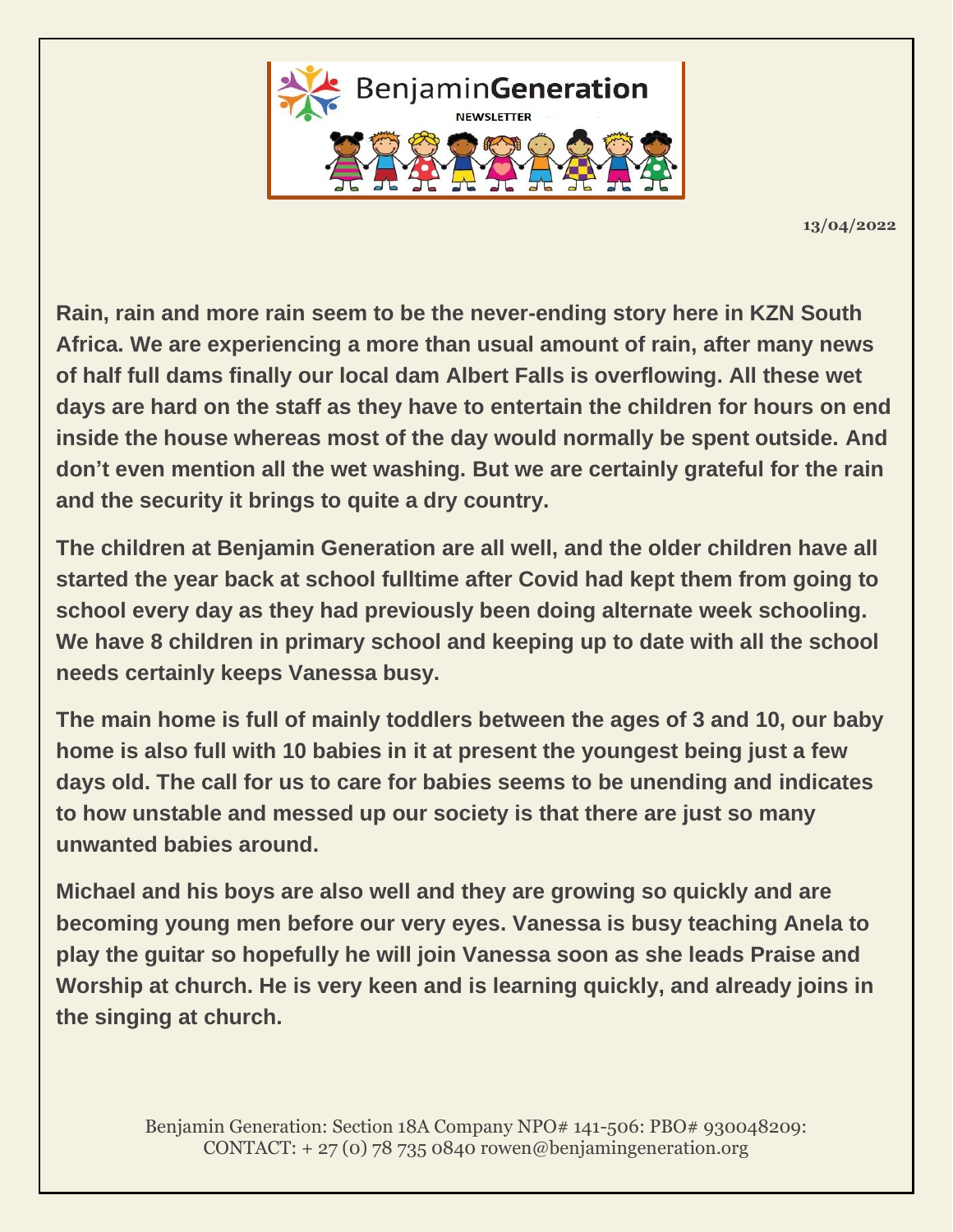**We are just so proud of our oldest child who just turned 18, she did exceptionally well in her final year at school and we have managed to enroll her to study a degree in foundation phase teaching and she is also working as an intern at our local school. It is a privilege for us to give her this opportunity and to help to get her a way to support herself for the rest of her life. Her year started out with her being very unsure of the new environment and roll as an intern but now just over 2 months later she is loving it.**

**Our plans for opening our pre-school here at Benjamin Generation are still well under way, we have had a little delay as we waited for approval from our local municipality to allow us to continue with the kitchen and verandas. Just this last week we received final confirmation from them that we may continue. So full steam ahead as soon as the weather improves a little. In the meanwhile, we have completed the classrooms, ablutions, added some concrete paths around the school and have started work in the gardens.**

**If you would like to get involved in any of our projects or support the home in any way you can find out more about us on our website [www.benjamingeneration.org](http://www.benjamingeneration.org/) or**

**Follow us on our Facebook page. [https://www.facebook.com/pages/Benjamin-](https://www.facebook.com/pages/Benjamin-Generation/1406788702906948)[Generation/1406788702906948.](https://www.facebook.com/pages/Benjamin-Generation/1406788702906948)**

**Or email us on [rowen@benjamingeneration.org](mailto:rowen@benjamingeneration.org) or [vanessa@benjamingeneration.org](mailto:vanessa@benjamingeneration.org)**





Benjamin Generation: Section 18A Company NPO# 141-506: PBO# 930048209: CONTACT:  $+ 27(0) 78 735 0840$  rowen@benjamingeneration.org